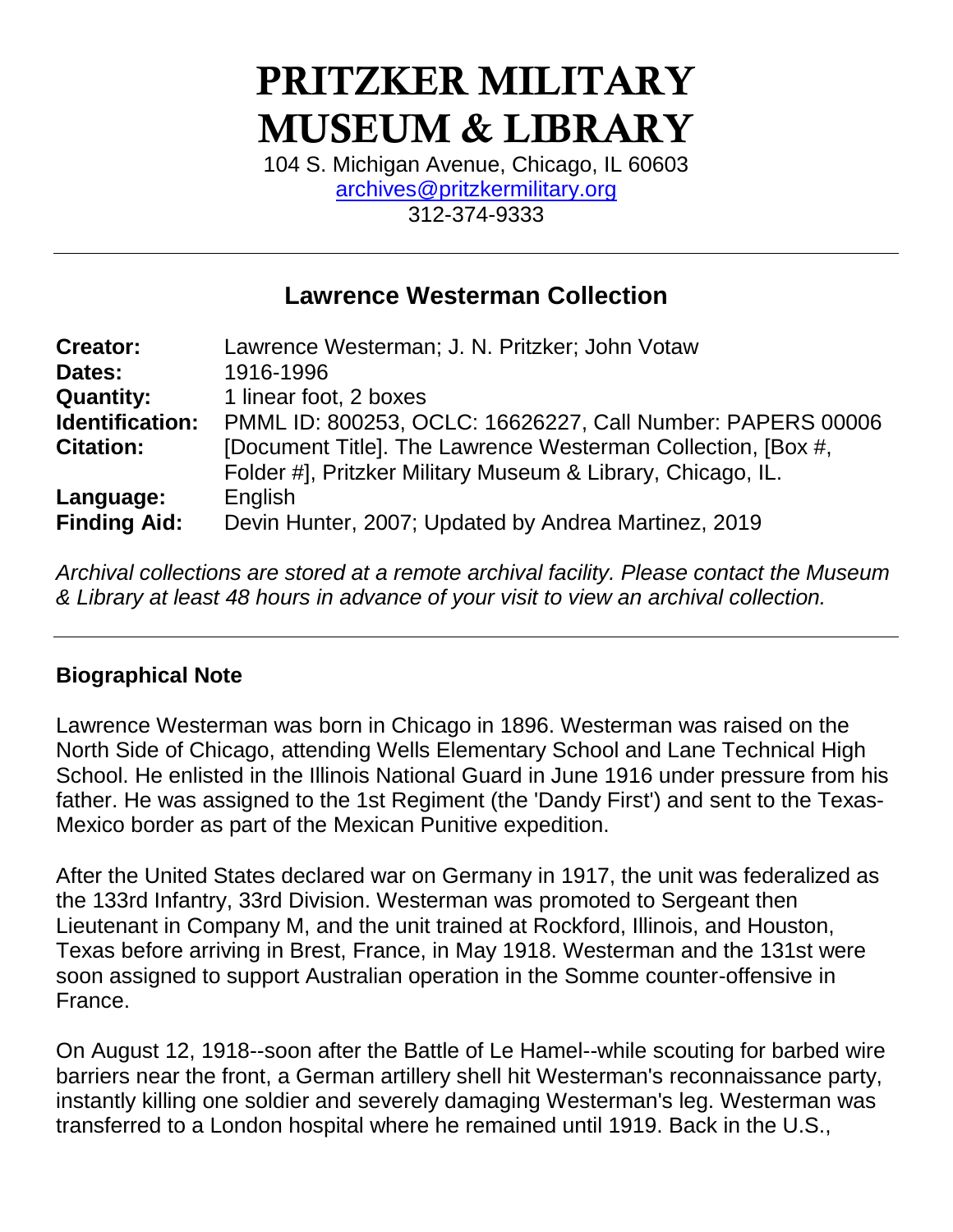Westerman was confined to the Army hospital at Fort Sheridan, Illinois, before being discharged from both the hospital and the Army in 1920.

As a civilian, Westerman remained active in veteran organizations, and became the charter member of the unit's American Legion Post in 1921 and served as fundraising chairman.

## **Scope and Content of the Collection**

Items in the collection range from personal belongings of Lawrence Westerman that date to his war service to documents relating to the production and distribution of two oral histories done with Westerman in 1995. Westerman's items include copies of his official service record, pamphlets, newsletters, and newspaper clippings relating to various 33rd Division veterans groups. Also included are Pritzker's research materials for the oral history and correspondence that accompanied the distribution of the oral history to various cultural institutions.

Also included in the collection are two oral histories with Westerman in 1995. The first, conducted by Jennifer N. Pritzker, covers Westerman's family history, his teenage years in Chicago, the decision to join the National Guard, training details, premises for his promotions, his injury in France, and his subsequent stays in hospitals in Europe and the US.

Dr. John Votaw, then-director of the 1<sup>st</sup> Infantry Museum in Wheaton, Illinois, conducted the second interview four months after Pritzker's session. This transcript covers the same events as the first, in addition to more detailed information on Westerman's hospital experiences and post war life in Chicago and California.

## **Arrangement**

The collection arrived in no discernable order. The collection is organized by subject.

## **Rights**

©2007, Pritzker Military Museum & Library. Researchers must acquire staff permission to copy these materials, except for "Interview with Lawrence Westerman, conducted by Dr. John Votaw" (Oral History Transcripts), ©1<sup>st</sup> Infantry Museum, Cantigny, 1995.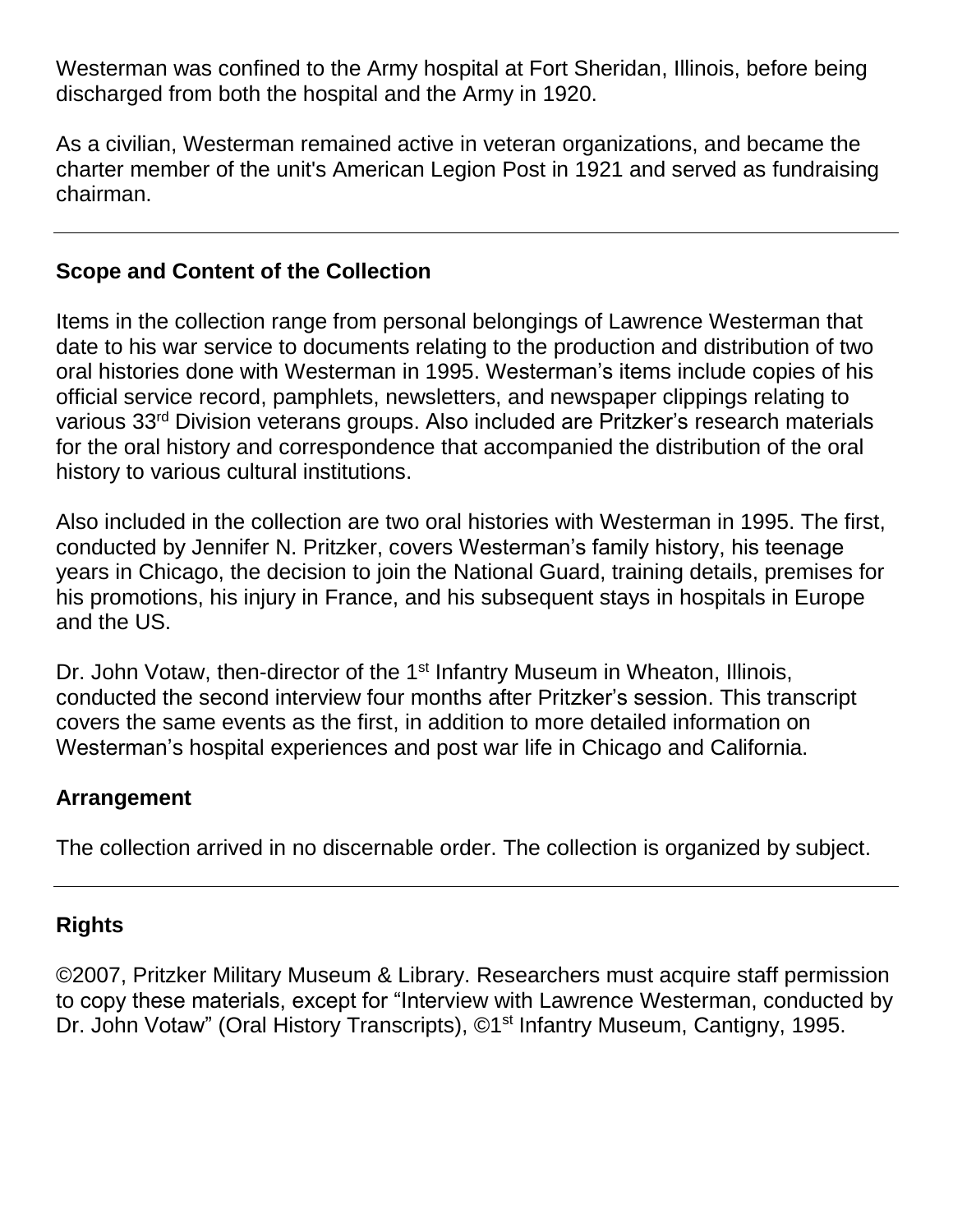## **Separations**

| <b>Item ID</b> | Call<br><b>Number</b> | <b>Description</b>                                                                                                                                                                                                          | Location |
|----------------|-----------------------|-----------------------------------------------------------------------------------------------------------------------------------------------------------------------------------------------------------------------------|----------|
|                |                       | <b>Artifacts</b>                                                                                                                                                                                                            |          |
| 800253117      |                       | Major & Mrs. Holt's Battle Map of the Somme                                                                                                                                                                                 |          |
| 800253118      |                       | Gauze from Lawrence Westerman wound                                                                                                                                                                                         |          |
|                |                       | <b>Photographs</b>                                                                                                                                                                                                          |          |
|                |                       | <b>1st ILNG, Mexican Punitive Expedition</b>                                                                                                                                                                                |          |
| 800253119      |                       | View of doorway with a man sitting in the entry                                                                                                                                                                             |          |
| 800253120      |                       | A man standing outside of a large building in<br>uniform, photograph has printed frame that reads<br>"1833-1933 Century of Progress", note on back<br>reads "Dusty[?] Donovan Co. M. 1st III. Inf. Alamo,<br>1916."         |          |
| 800253121      |                       | A man standing outside of a large building in<br>uniform, photograph has printed frame that reads<br>"1833-1933 Century of Progress"                                                                                        |          |
| 800253122      |                       | A man standing on a bridge over a small pond,<br>photograph has printed frame that reads, "1833-<br>1933 Century of Progress"                                                                                               |          |
| 800253123      |                       | A man posing on a bridge over a small pound,<br>photograph has printed frame that reads, "1833-<br>1933 Century of Progress'                                                                                                |          |
| 800253124      |                       | View of doorway with a man sitting in the entry,<br>"1833-1933 Century of Progress"                                                                                                                                         |          |
| 800253125      |                       | A man posing outside in front of trees and plants,<br>photograph has printed frame that reads, "1833-<br>1933 Century of Progress," note on back reads<br>"Westy Westerman 1916-with III Nat'l Guard<br>chasing Poncho Via" |          |
|                |                       | <b>Camp Grant, Rockford, Illinois</b>                                                                                                                                                                                       |          |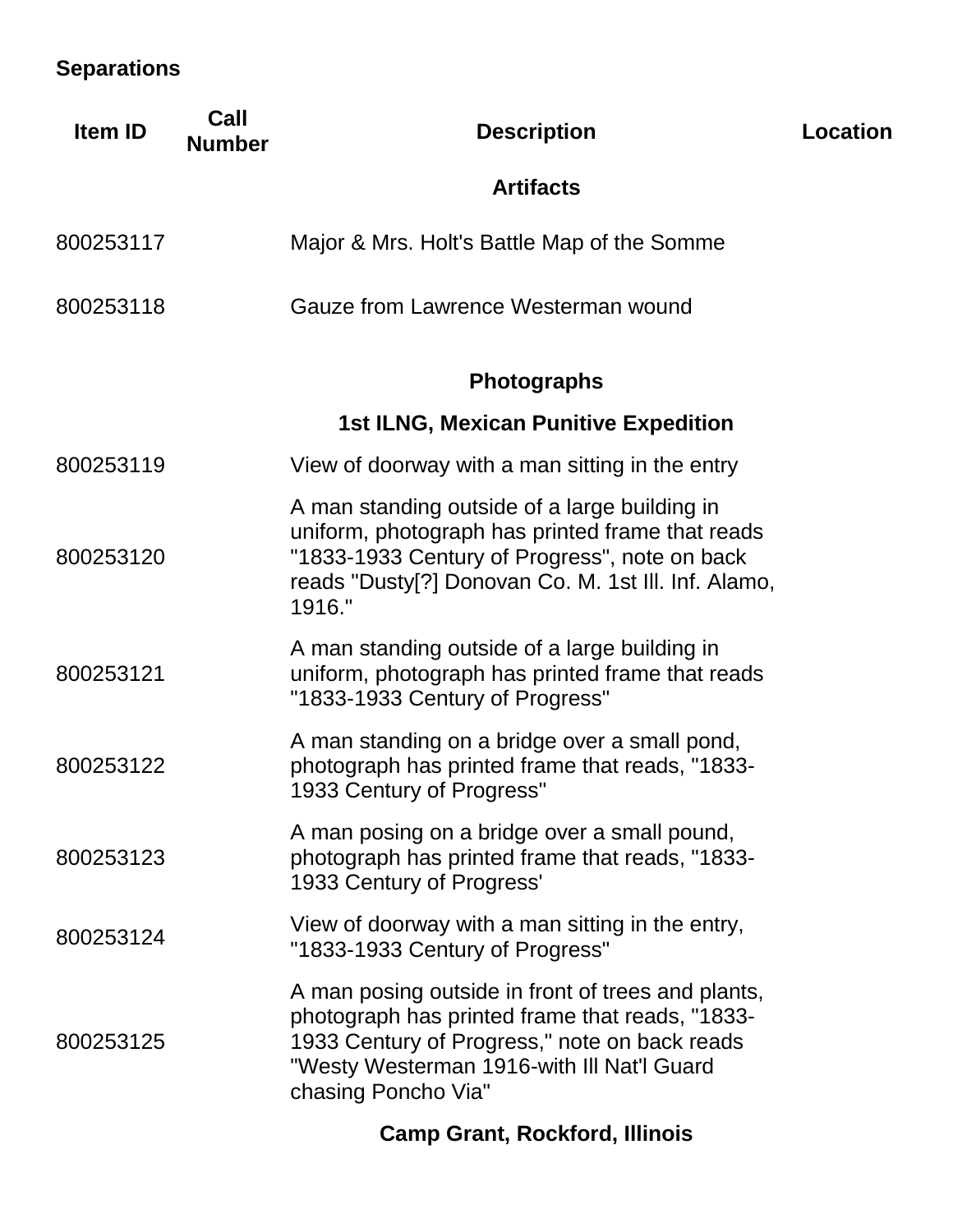| 800253126 | Portrait of man in uniform, note on back reads,<br>"Sargent[sic] Company M, July 1917, 131st<br>Infantry. To Texas in the fall. To Europe, May<br>1918. Landed in Brest France, May 30 1918. In<br>front line trenches June 1, 1918." Note stuck to<br>photograph reads, "Camp Grant July 1917." |
|-----------|--------------------------------------------------------------------------------------------------------------------------------------------------------------------------------------------------------------------------------------------------------------------------------------------------|
| 800253127 | Postcard of soldiers sitting at long tables outside<br>eating, note stuck on back reads, "Camp Grant,<br>July 1917."                                                                                                                                                                             |
| 800253128 | Small photograph of four men in uniform                                                                                                                                                                                                                                                          |
|           | <b>World War I and recovery</b>                                                                                                                                                                                                                                                                  |
| 800253129 | Postcard of six soldiers posing at camp                                                                                                                                                                                                                                                          |
| 800253130 | Lawrence Westernman with friend, note on back<br>reads "Lawrence Westerman"                                                                                                                                                                                                                      |
| 800253131 | Close up of wound on back of leg                                                                                                                                                                                                                                                                 |
| 800253132 | Close up of wound on back of leg partially stitched<br>closed                                                                                                                                                                                                                                    |
| 800253133 | Close up of wound on body                                                                                                                                                                                                                                                                        |
| 800253134 | Lawrence Westerman in uniform with cane, note<br>on back reads, "Lt. Lawrence Westerman, Fort<br>Sheridan 1919."                                                                                                                                                                                 |
|           | <b>Reunions</b>                                                                                                                                                                                                                                                                                  |
| 800253135 | Dinty[?] Donovan[?] and Westy Westerman[?]<br>posing outside in front of a bare tree, note on back<br>reads "Dinty[?] Donovan[?] 1963 St. Petersburg<br>Florida."                                                                                                                                |
| 800253136 | Two men sitting at a restaurant table, note on back<br>reads "REUN, Ralph Synnestale[?] & Al Dulton"                                                                                                                                                                                             |
| 800253137 | Group photograph of six men, note on back reads<br>"REUN, Top Row Ralph Synnestale[?] AI<br>Kumpfe <sup>[?]</sup> [Bottom Row] Al Dulton, Slater, Fred<br>Emich."                                                                                                                                |
| 800253138 | Three men sitting at a restaurant table, note on<br>back reads, "12 REU"                                                                                                                                                                                                                         |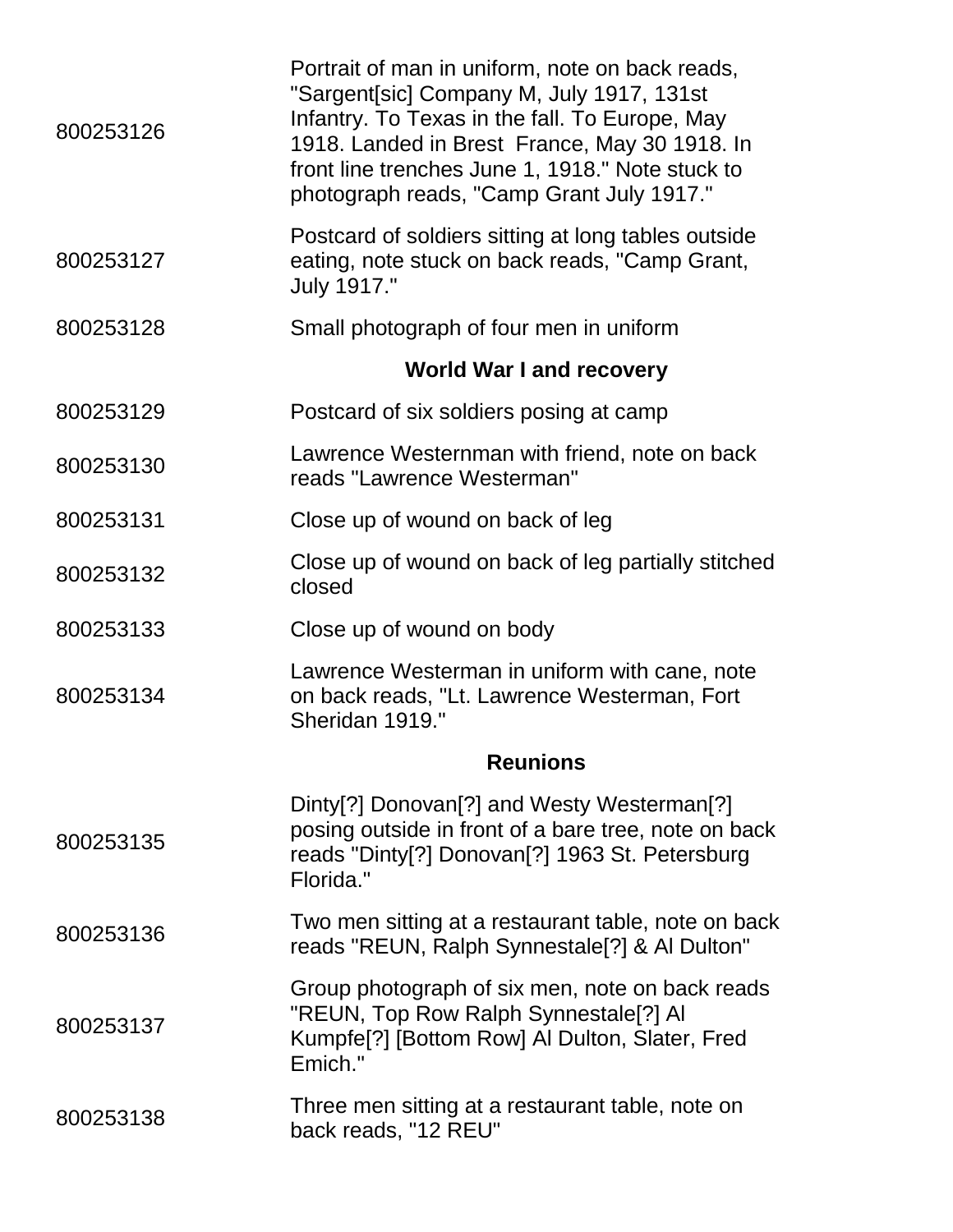| 800253139 | Group of four men standing outside, note on back<br>reads, "REUN"                                                                                                                                            |
|-----------|--------------------------------------------------------------------------------------------------------------------------------------------------------------------------------------------------------------|
| 800253140 | Group of three men standing outside, note on back<br>reads, "3 REUN"                                                                                                                                         |
| 800253141 | Three men sitting at restaurant table, note on back<br>reads, "REUN"                                                                                                                                         |
| 800253142 | Blurry photograph of two men standing outside of<br>a motel, note on back reads, "Westy & Fred<br>Emich"                                                                                                     |
| 800253143 | Blurry photograph of two men standing outside of<br>a motel, note on back reads, "Ladd Hoffman &<br>Fred Emich, Colorado"                                                                                    |
|           | <b>Oral History Session</b>                                                                                                                                                                                  |
| 800253144 | Westerman sitting at a table                                                                                                                                                                                 |
| 800253145 | Westerman sitting at a table                                                                                                                                                                                 |
| 800253146 | Westerman sitting at a table                                                                                                                                                                                 |
| 800253147 | Westerman sitting at a table                                                                                                                                                                                 |
| 800253148 | Westerman sitting at a table                                                                                                                                                                                 |
| 800253149 | <b>Photograph of Certificate of Continuous</b><br>Membership                                                                                                                                                 |
| 800253150 | Westerman holding World War I Victory Medal                                                                                                                                                                  |
| 800253151 | Westerman standing up in a house                                                                                                                                                                             |
| 800253152 | Lawrence Westerman and Eddie Sheehan sitting<br>in a crowd, not on back reads, "Lawrence<br>Westerman Eddie Sheehan April installation of<br>WWI aux, Ramona Peterson installing officers<br>Lulu[?] Reck[?] |
|           | <b>Family and other civilian photographs</b>                                                                                                                                                                 |
| 800253153 | Photograph from Lucky Casino of Lawrence<br>Westerman with a lei around his neck                                                                                                                             |
| 800253154 | Photograph from Lucky Casino of Lawrence                                                                                                                                                                     |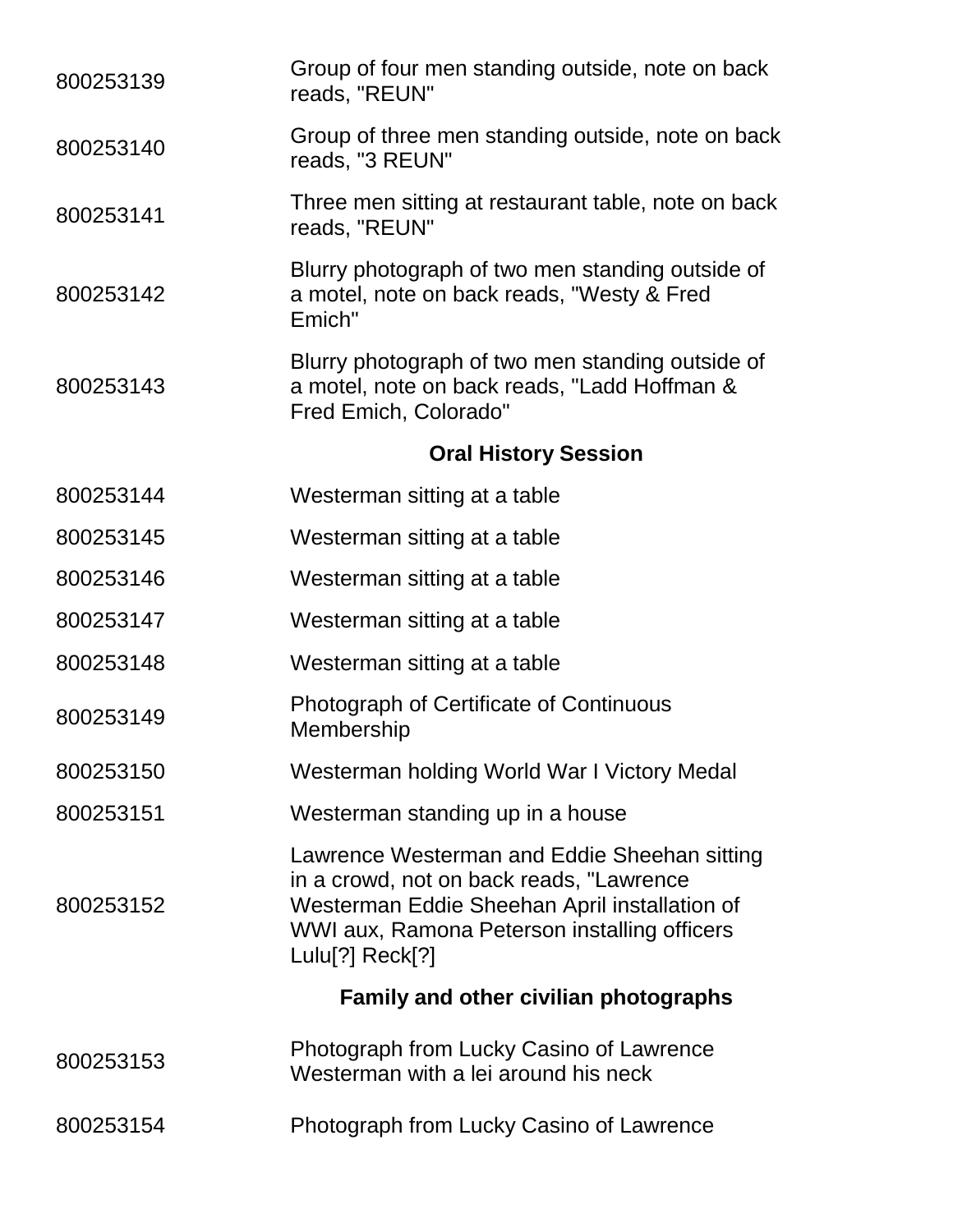|           | Westerman with a lei around his neck                                                                                                                                                          |
|-----------|-----------------------------------------------------------------------------------------------------------------------------------------------------------------------------------------------|
| 800253155 | Photograph of a young man in a suit, possibly<br>Westerman                                                                                                                                    |
| 800253156 | Group photograph of men and women in a<br>backyard                                                                                                                                            |
| 800253157 | Group photograph of men with a dog in a backyard                                                                                                                                              |
| 800253158 | Lawrence Westerman and Ethel at a theme park,<br>note on back reads, "Westy & Ethel at<br>Disneyland."                                                                                        |
| 800253159 | Ethel and Lawrence at birthday party, note on back<br>reads, "1-14-90 Ethel & Westy birthday party<br>showing shirt they gave me. At Wayne &<br>Zuzzies <sup>[?]</sup> house in Lake Forest." |
| 800253160 | Lawrence Westerman with birthday cake in front of<br>him, note on back reads, "Westy in front of blue<br>pie cake, Jan-14-1990"                                                               |
| 800253161 | Lawrence Westerman and Ethel at a birthday<br>party, note on back reads, "1-14-90 Ethel Balth[?]<br>& Westy at birthday party at Lake Forest."                                                |
| 800253162 | Lawrence Westerman with two women at<br>restaurant table, note on back reads, "No. 13A 02-<br>04-89 Railroad Dinner[?] Westy, Ruth's Daughter,<br>Cookies."                                   |
|           | <b>Reunions, Negatives</b>                                                                                                                                                                    |
| 800253163 | Negative strip, four exposures of a women<br>painting, a man and a woman holding up two<br>photographs, and a woman holding up two<br>photographs                                             |
| 800253164 | Negative strip, five exposures of men and women<br>painting                                                                                                                                   |
| 800253165 | Negative strip, three exposures of a man and a<br>woman holding two photographs                                                                                                               |
| 800253166 | Negative strip, four exposures of men and women<br>posing for photos                                                                                                                          |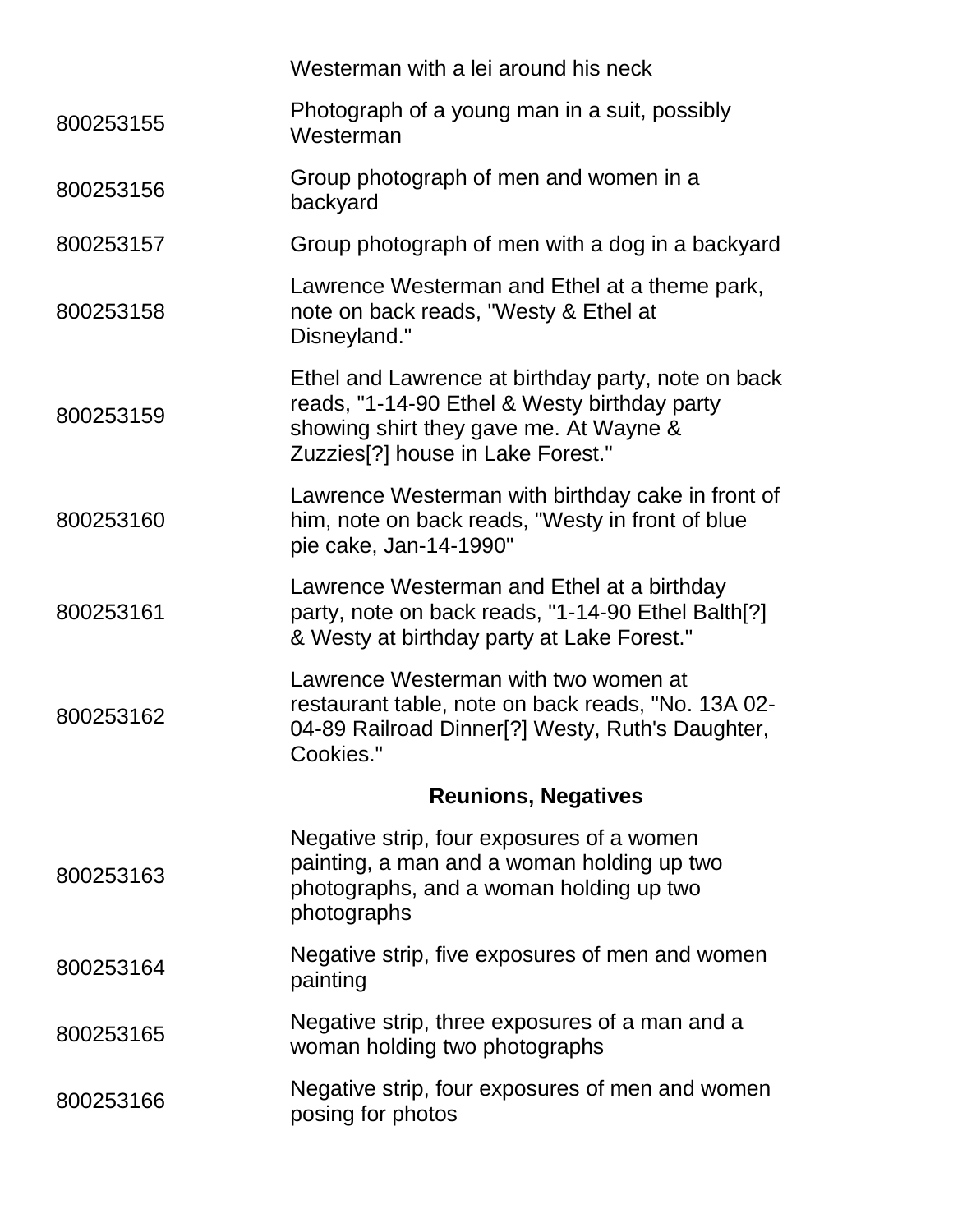| 800253167 | Negative strip, two exposures of group<br>photographs of men                      |
|-----------|-----------------------------------------------------------------------------------|
| 800253168 | Negative, men and women at the airport                                            |
| 800253169 | Negative, men and women at a veteran event<br>posing with a large flag            |
| 800253170 | Negative, veteran event                                                           |
| 800253171 | Negative, group photograph, note on negative<br>reads, "Hoban, Donovan & Kennedy" |
| 800253172 | Negative, note on negative reads, "Buddies of<br>WWI"                             |
| 800253173 | Negative, group photograph of men                                                 |
|           |                                                                                   |

## **Key Subjects**

This collection is indexed under the following headings in the Library's online catalog. Researchers interested in materials about related topics, persons, or places should search the catalog using these subject headings.

## **Subjects**

Illinois National Guard—Regiment, 1st United States—Army—History—Punitive Expedition into Mexico, 1916 United States—Army—Infantry Regiment, 131<sup>st</sup> World War, 1914-1918—Campaigns—France—Somme World War, 1914-1918—Personal narratives, United States

#### **Container List**

|             | <b>Box Folder</b> | Item ID# | <b>Title</b>                                 | <b>Dates</b>       |
|-------------|-------------------|----------|----------------------------------------------|--------------------|
| $\mathbf 1$ |                   |          | <b>Military and Personal Documents</b>       | 1916-1918,<br>1926 |
|             |                   |          | 800253001 Volunteer Enlistment [photocopy]   | 6/20/1916          |
|             |                   |          | 800253002 Examination of Recruit [photocopy] | 6/20/1916          |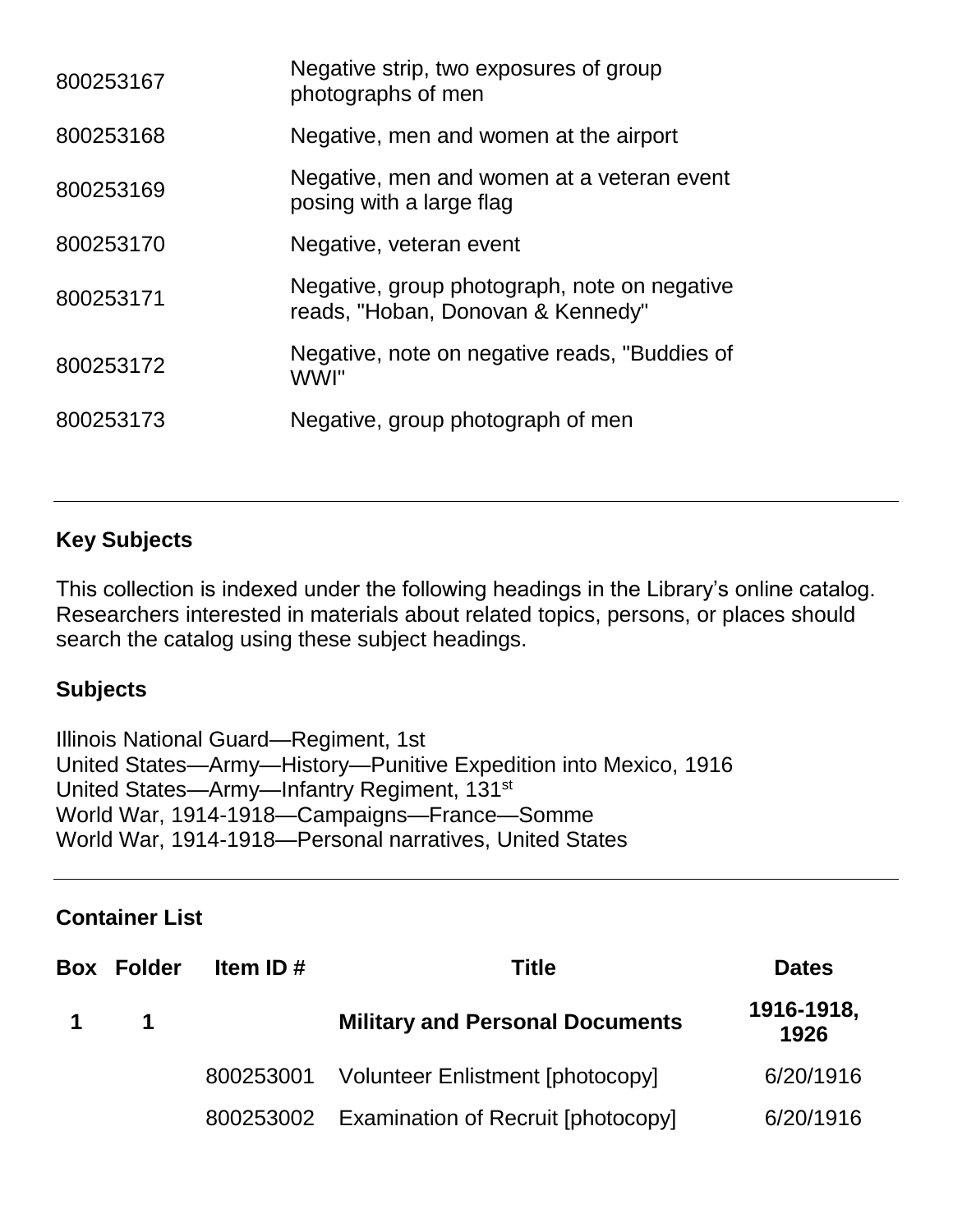| 800253003 | Illinois National Guard, Physical<br>Examination of a Recruit [photocopy]                                                                                                             | 6/20/1916               |
|-----------|---------------------------------------------------------------------------------------------------------------------------------------------------------------------------------------|-------------------------|
| 800253004 | <b>Enlistment Papers of Lawrence</b><br>Westermann, Consent of Parent or<br>Guardian [photocopy]                                                                                      | 6/19/1916;<br>6/20/1916 |
| 800253005 | <b>Enlistment Record [photocopy]</b>                                                                                                                                                  | 5/3/1926                |
| 800253006 | National Guard State of Illinois,<br><b>Personal History and Military Record</b><br>[photocopy]                                                                                       | 6/14/1926               |
| 800253007 | Letter of recommendation from Henry<br>O[illegible] [photocopy]                                                                                                                       | 6/8/1926                |
| 800253008 | Letter of recommendation from Herman<br>Ha[illegible] [photocopy]                                                                                                                     | 6/8/1926                |
| 800253009 | Order to Adjutant General about<br>appointment of a commissioned officer<br>[photocopy]                                                                                               | 6/14/1926               |
| 800253010 | Order approval from Milton J. Foreman<br>[photocopy]                                                                                                                                  | 6/17/1926               |
| 800253011 | Lawrence Westermann Oath of Office<br>document [photocopy]                                                                                                                            | 6/28/1926               |
| 800253012 | <b>Report of Physical Examination</b><br>[photocopy]                                                                                                                                  | 6/14/1926               |
| 800253013 | Statement of health [photocopy]                                                                                                                                                       | 6/14/1926               |
| 800253014 | Receipt of commission as Second<br><b>Lieutenant in Illinois National Guard</b><br>[photocopy]                                                                                        | 8/15/1926               |
| 800253015 | To Frieda Westerman from Lawrence<br>Westerman: postcard with photograph<br>of Westerman and friends on front,<br>writes about when he will be in Chicago<br>and that he arrived safe | 9/17/1917               |
| 800253016 | M Company, 131st Regiment Roster<br>pamphlet                                                                                                                                          | 5/22/1918               |
| 800253017 | M Company, 131st Regiment Roster                                                                                                                                                      | 5/22/1918               |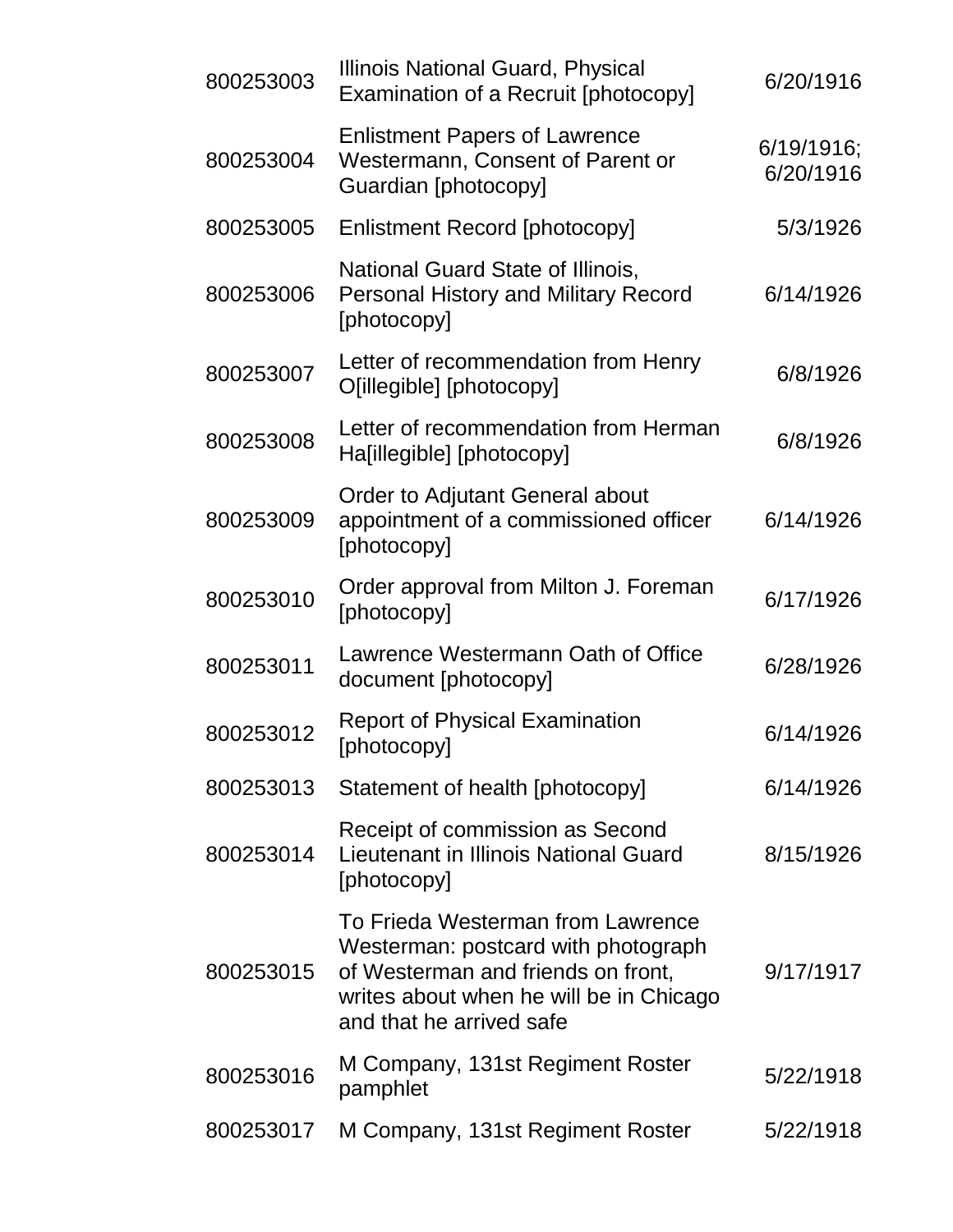pamphlet

**1 2**

|   |              | 800253018 | State of Illinois appreciation of service<br>card                                          | u.d.               |
|---|--------------|-----------|--------------------------------------------------------------------------------------------|--------------------|
|   |              | 800253019 | Part of "The 131st Infantry" booklet                                                       | u.d.               |
|   |              | 800253020 | To Buddy Westy from James<br>F[illegible]: letter about where men in<br>their unit are now | u.d.               |
| 1 | $\mathbf{2}$ |           | <b>Military Reunion and Veteran</b><br><b>Associations</b>                                 | 1959-1995,<br>u.d. |
|   |              | 800253021 | Buddies of "M" Company, 131st<br>Infantry, 41st Reunion flyer [photocopy]                  | 2/21/1959          |
|   |              | 800253022 | Buddies of "M" Company, 131st<br>Infantry, 41st Reunion flyer                              | 2/21/1959          |
|   |              | 800253023 | Complete Roster 33rd Div. War<br><b>Veterans Association booklet</b>                       | 1967               |
|   |              | 800253024 | <b>Officers 33rd Division, War Veterans'</b><br><b>Association Annual Reunion booklet</b>  | 1975               |
|   |              | 800253025 | <b>Memorial Day Observance booklet</b>                                                     | 5/29/1995          |
|   |              | 800253026 | 131st Infantry association Membership<br>Application [photocopy]                           | u.d.               |
| 1 | 3            |           | <b>Newspaper Clippings</b>                                                                 | 1968-1996,<br>u.d. |
|   |              | 800253027 | "Buddies of M Co., 131st Inf., 33rd Div.,<br>to Hold Reunion" [photocopy]                  | 9/26/1968          |
|   |              | 800253028 | "A man ask a women"                                                                        | 11/10/1975         |
|   |              | 800253029 | "57th Reunion" [photocopy]                                                                 | 12/4/1975          |
|   |              | 800253030 | "Leaders" [photocopy]                                                                      | 5/27/1980          |
|   |              | 800253031 | "Veterans: Aging Groups Plan to Shut<br>Down" [photocopy]                                  | 12/26/1983         |
|   |              | 800253032 | "Aging, death take toll on rank of WWI<br>veterans' groups" [photocopy]                    | 12/26/1983         |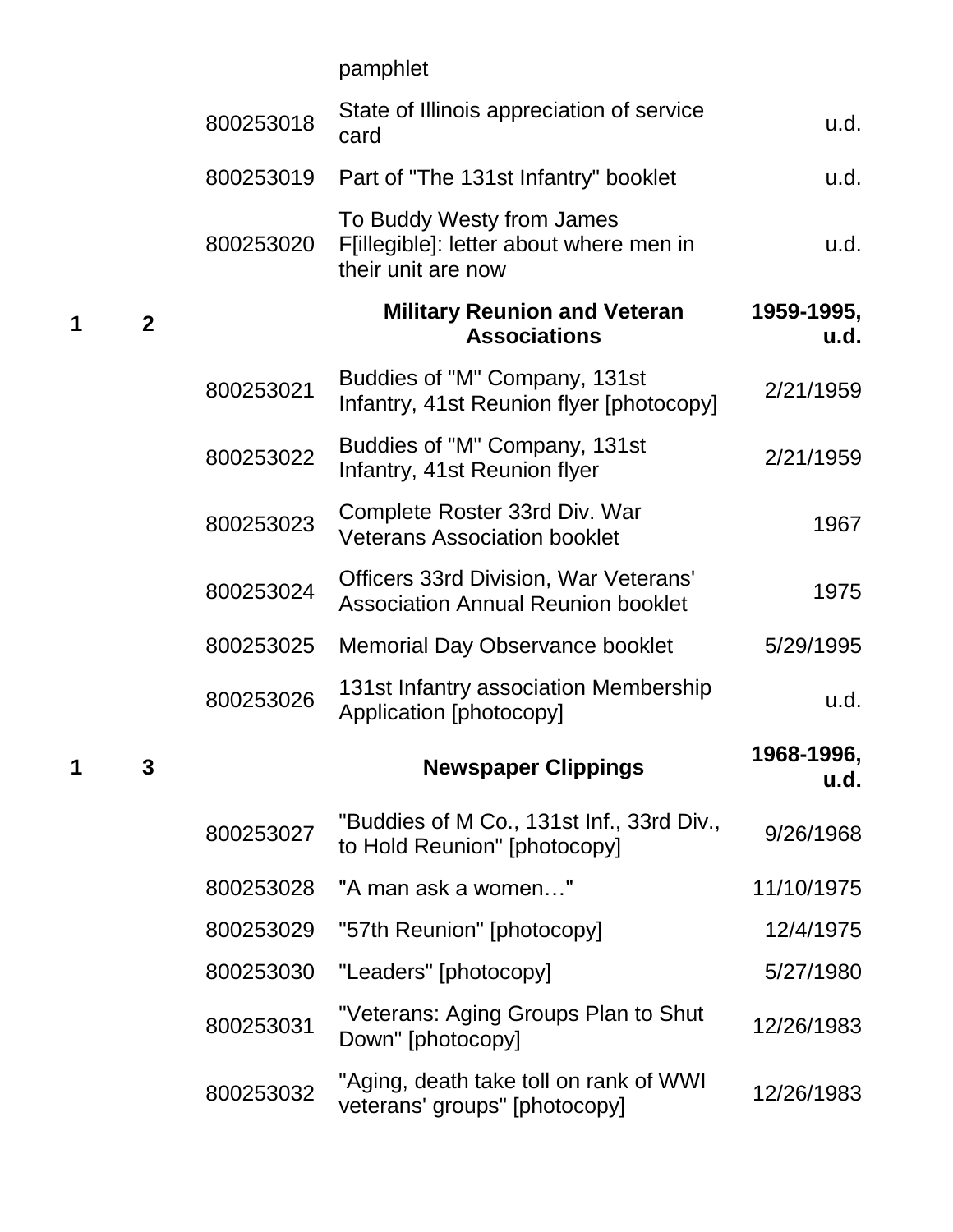|        | 800253033 | "Old age takes toll on vet's group"<br>[photocopy]                                                                                                            | 12/29/1983 |
|--------|-----------|---------------------------------------------------------------------------------------------------------------------------------------------------------------|------------|
|        | 800253034 | "WWI groups dying of old age"<br>[photocopy]                                                                                                                  | 12/28/1983 |
|        | 800253035 | "Honor Few"; "Veterans: World War I<br>ranks dwindle" [photocopy]                                                                                             | 11/13/1984 |
|        | 800253036 | "Up close: Lawrence" [photocopy]                                                                                                                              | 6/21/1990  |
|        | 800253037 | "Westerman one of several to receive<br>commemorative" [photocopy]                                                                                            | 9/16/1993  |
|        | 800253038 | "Obituaries, Lawrence Westerman"<br>[photocopy]                                                                                                               | 8/22/1996  |
|        | 800253039 | "Father Time takes his toll on the USA's<br>WWI vets' groups"                                                                                                 | u.d.       |
|        | 800253040 | "Over the hills and through the<br>woods" [photocopy]                                                                                                         | u.d.       |
|        | 800253041 | "Community Sing to host first ever<br>summer songfest" [photocopy]                                                                                            | u.d.       |
|        | 800253042 | "Old age, death take toll on local WWI<br>veterans' groups" [photocopy]                                                                                       | u.d.       |
|        | 800253043 | " War I vets groups fading"<br>[photocopy]                                                                                                                    | u.d.       |
|        | 800253044 | "A 'March' for freedom" [photocopy]                                                                                                                           | u.d.       |
|        | 800253045 | "WWI vets organizations break up"<br>[photocopy]                                                                                                              | u.d.       |
|        | 800253046 | "France was not an ice cream social"<br>[photocopy]                                                                                                           | u.d.       |
| 4<br>1 |           | <b>Correspondence from J.N. Pritzker</b>                                                                                                                      | 1995-1996  |
|        | 800253047 | To 1LT Lawrence Westerman from J.N.<br>Pritzker: letter about arranging for<br>Westerman to come to 131st Infantry<br><b>Regiment Association annual ball</b> | 2/9/1995   |
|        | 800253048 | To Jane from J.N. Pritzker: fax about<br>booking airfare                                                                                                      | 2/10/1995  |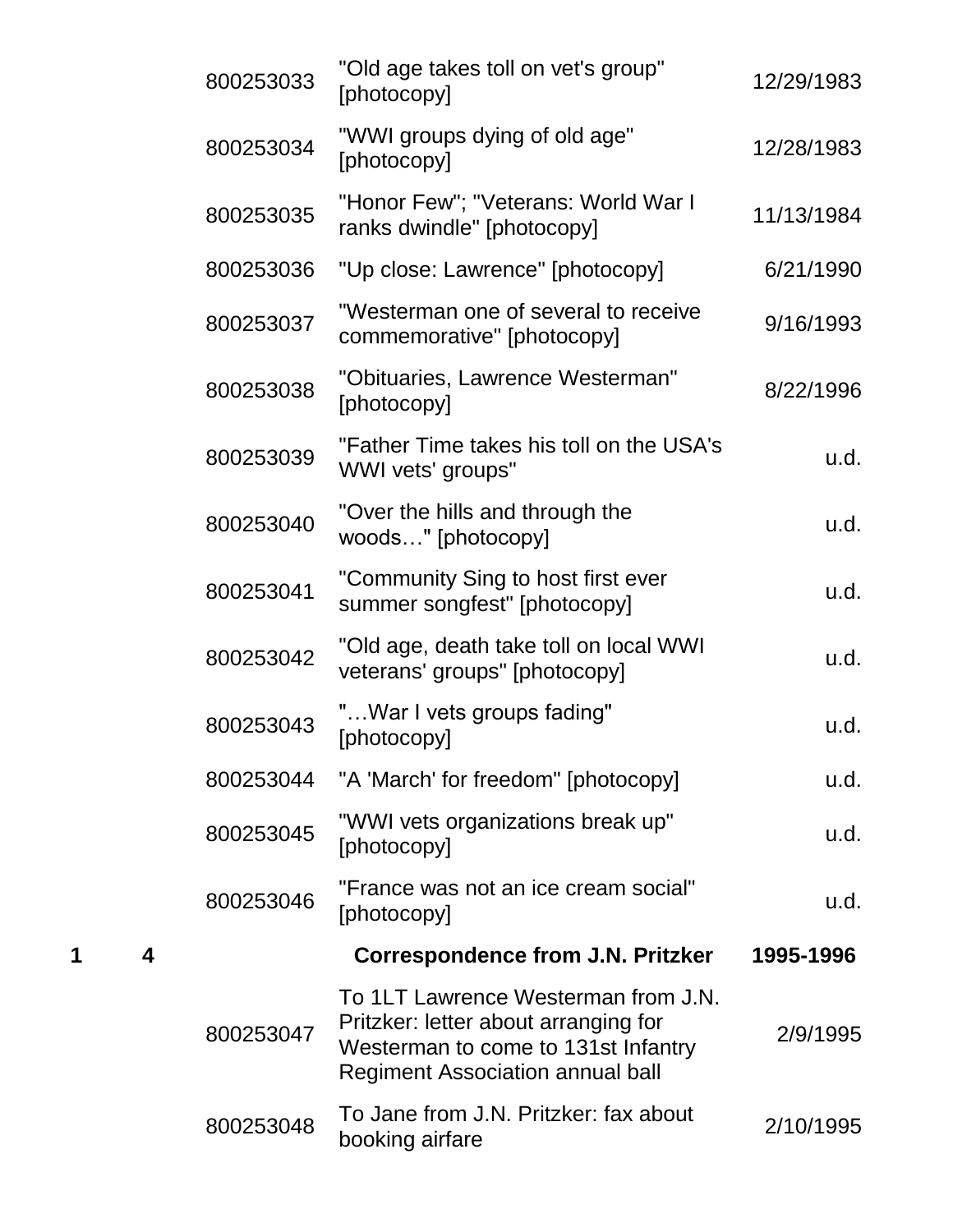| 800253049 | To Jim from Jane: memo about<br>directions                                                                                                                   | 2/14/1995 |
|-----------|--------------------------------------------------------------------------------------------------------------------------------------------------------------|-----------|
| 800253050 | To COL David Perlman from MAJ J.N.<br>Pritzker: memo about requesting the<br>service records of Lawrence<br>Westerman                                        | 3/10/1995 |
| 800253051 | To COL John Votaw from J.N. Pritzker:<br>letter about asking assistance in<br>producing oral history with Westerman                                          | 4/20/1995 |
| 800253052 | To 1LT Lawrence Westerman from MAJ<br>J.N. Pritzker: letter enclosing an<br>itinerary for Westerman's trip to Chicago                                        | 4/24/1995 |
| 800253053 | To LT Westerman from Jane Feerer:<br>letter to return check for 131sr Infantry<br>Regiment dinner                                                            | 5/11/1995 |
| 800253054 | To Dr. John Votaw from J.N. Pritzker:<br>letter about including transcriptions of<br>interview with Westerman                                                | 9/22/1995 |
| 800253055 | To Major Thomas Weaver,<br>DCARNG(ret) from J.N. Pritzker: letter<br>about including interview with<br>Westerman for their archives                          | 9/18/1995 |
| 800253056 | To BG Mountcastle from J.N. Pritzker:<br>letter about including transcription of<br>interview with Westerman                                                 | 9/21/1995 |
| 800253057 | To LTC William C. Chapman from J.N.<br>Pritzker: letter about including transcript<br>of interview with Westerman                                            | 9/25/1995 |
| 800253058 | To Colonel Ronald A. Chapilis from J.N.<br>Pritzker: letter about including transcript<br>of interview with Westerman                                        | 9/25/1995 |
| 800253059 | To Dr. Douglas Greenberg from J.N.<br>Pritzker: letter about donating copies of<br>Westerman's oral history and transcript<br>for the Chicago History Museum | 9/25/1995 |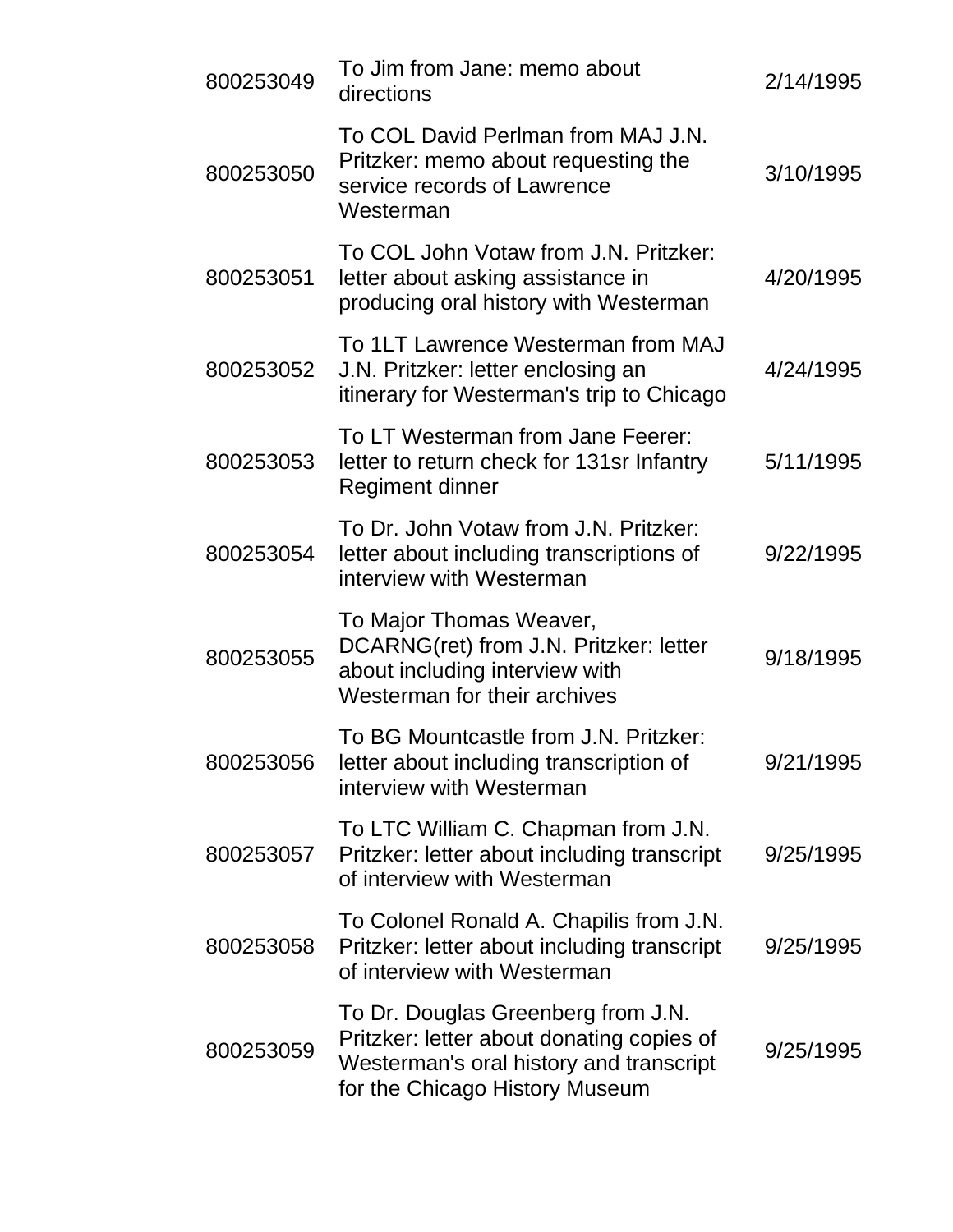| 800253060 | To LTC Eric Swanson, ILM and CW4<br>Kathy Swanson, ILM from J.N. Pritzker:<br>letter about including copies of a video<br>interview of Westerman                                                                                                                                                                                                                                    | 9/25/1995                |
|-----------|-------------------------------------------------------------------------------------------------------------------------------------------------------------------------------------------------------------------------------------------------------------------------------------------------------------------------------------------------------------------------------------|--------------------------|
| 800253061 | To John Chalmers from J.N. Pritzker:<br>letter about donating oral histories of<br><b>Westerman to the Chicago Public</b><br>Library                                                                                                                                                                                                                                                | 9/26/1995                |
| 800253062 | To MSG Joel Marks from J.N. Pritzker:<br>letter about including a video interview<br>of Westerman                                                                                                                                                                                                                                                                                   | 9/26/1995                |
| 800253063 | To Robert W. Spanogle from J.N.<br>Pritzker: letter about donating two oral<br>history interviews to the American<br>Legion                                                                                                                                                                                                                                                         | 9/26/1995                |
| 800253064 | To BG John W. Mountcastle from J.N.<br>Pritzker: letter about the transfer of oral<br>histories sent previously to the Center's<br>oral history collection and permission of<br>use; To Major Pritzker from John W.<br>Mountcastle: letter to thank Pritzker for<br>oral histories and their transfer to oral<br>history center; Resume of Service<br>Career of John W. Mountcastle | 10/23/1995;<br>10/6/1995 |
| 800253065 | To Judy Feerer from J.N. Pritzker: letter<br>to thank Feerer for meeting with<br>Westerman to get documents signed                                                                                                                                                                                                                                                                  | 7/10/1996                |
| 800253066 | To Carol Watkins from J.N. Pritzker:<br>letter to express sympathy for the<br>passing of Watkins' uncle, Westerman<br>and enclosing a copy of his interview                                                                                                                                                                                                                         | 10/11/1996               |
| 800253067 | To Jennifer-1st Div. Museum from Jane<br>Feerer: letter that includes release<br>signed by Westerman                                                                                                                                                                                                                                                                                | 10/16/1996               |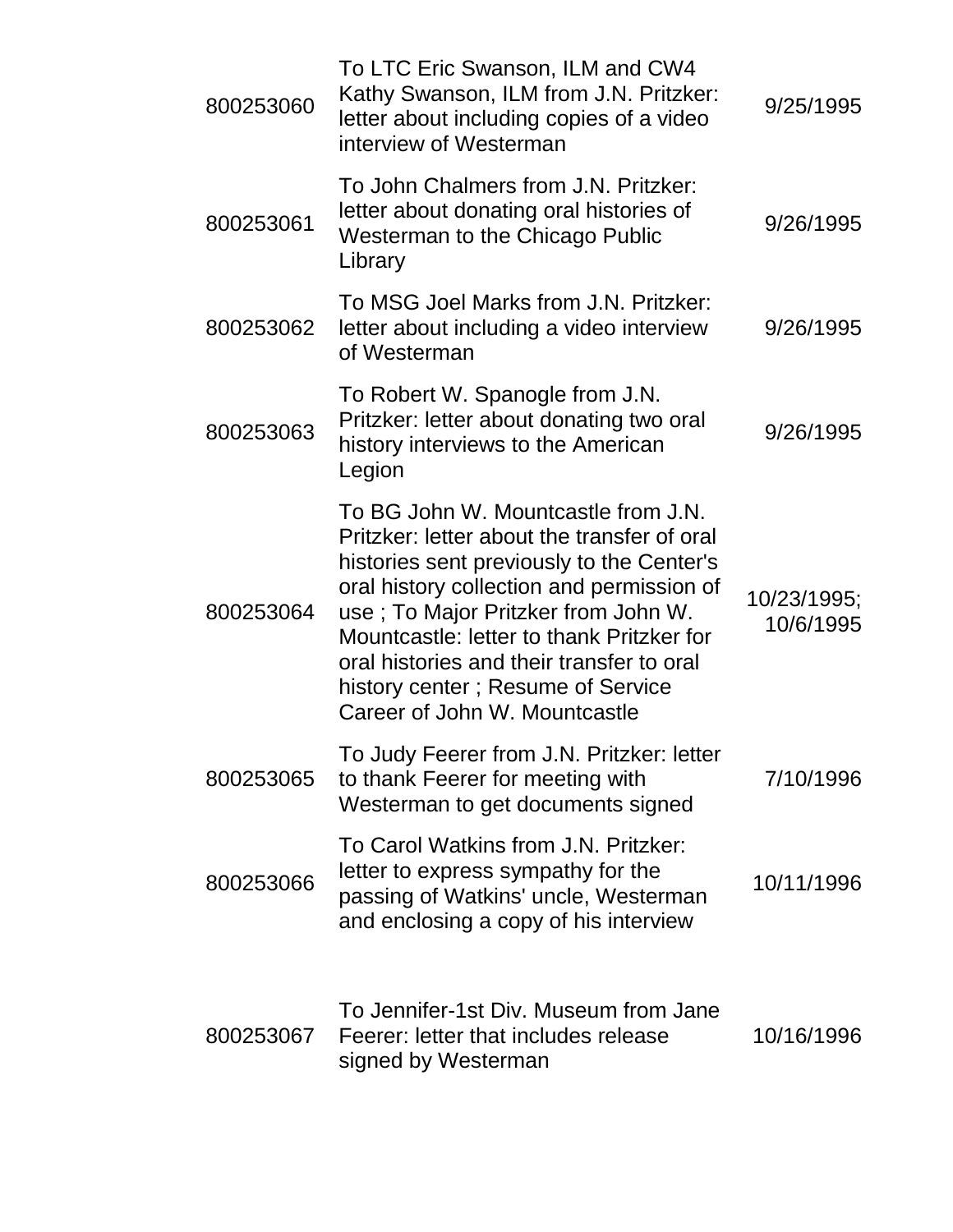| 1 | 5 |           | <b>Correspondence to J.N. Pritzker</b>                                                                                                                                                                                          | 1995-1996  |
|---|---|-----------|---------------------------------------------------------------------------------------------------------------------------------------------------------------------------------------------------------------------------------|------------|
|   |   | 800253068 | To J.N. Pritzker from Ronald Chapulis:<br>letter about sending letters out,<br>correcting a certificate and a meeting at<br>the Union League Club                                                                               | 9/27/1995  |
|   |   | 800253069 | To Major J.N. Pritzker from Douglas<br>Greenberg: letter about receiving oral<br>history and transcripts sent earlier,<br>passing them to the Research and<br>Curatorial Affairs, and to set up a time<br>to talk with Pritzker | 9/25/1995  |
|   |   | 800253070 | To Major J.N. Pritzker from Thomas M.<br>Weaver: letter to thank Pritzker for<br>donation of oral histories and donation<br>to the Historical Society of the Militia &<br><b>National Guard</b>                                 | 10/3/1995  |
|   |   | 800253071 | To Major J.N. Pritzker from John W.<br>Mountcastle: letter to thank Pritzker for<br>Westerman's oral history and sending<br>the transcripts to the Center's oral<br>history collection                                          | 10/6/1995  |
|   |   | 800253072 | To Major J.N. Pritzker from John P.<br>Chalmers: letter about enclosing a Deed<br>of Gift from for Pritzker's donation of<br>oral histories; copy of Deed of Gift                                                               | 12/14/1995 |
|   |   | 800253073 | To Jane Feerer from Denise H.<br>Beshaw: letter about enclosing a copy<br>of a speech given by Congressman<br>Flanagan in recognition of Westerman's<br>100th birthday                                                          | 6/24/1996  |
|   |   | 800253074 | To J.N. Pritzker from Carol Watkins:<br>letter to thank Pritzker for sympathy<br>card from Westerman's passing                                                                                                                  | 11/15/1996 |
|   |   | 800253075 | To MAJ J.N. Pritzker from Lawrence<br>Westerman: letter about questions he<br>has about his trip to Chicago                                                                                                                     | u.d.       |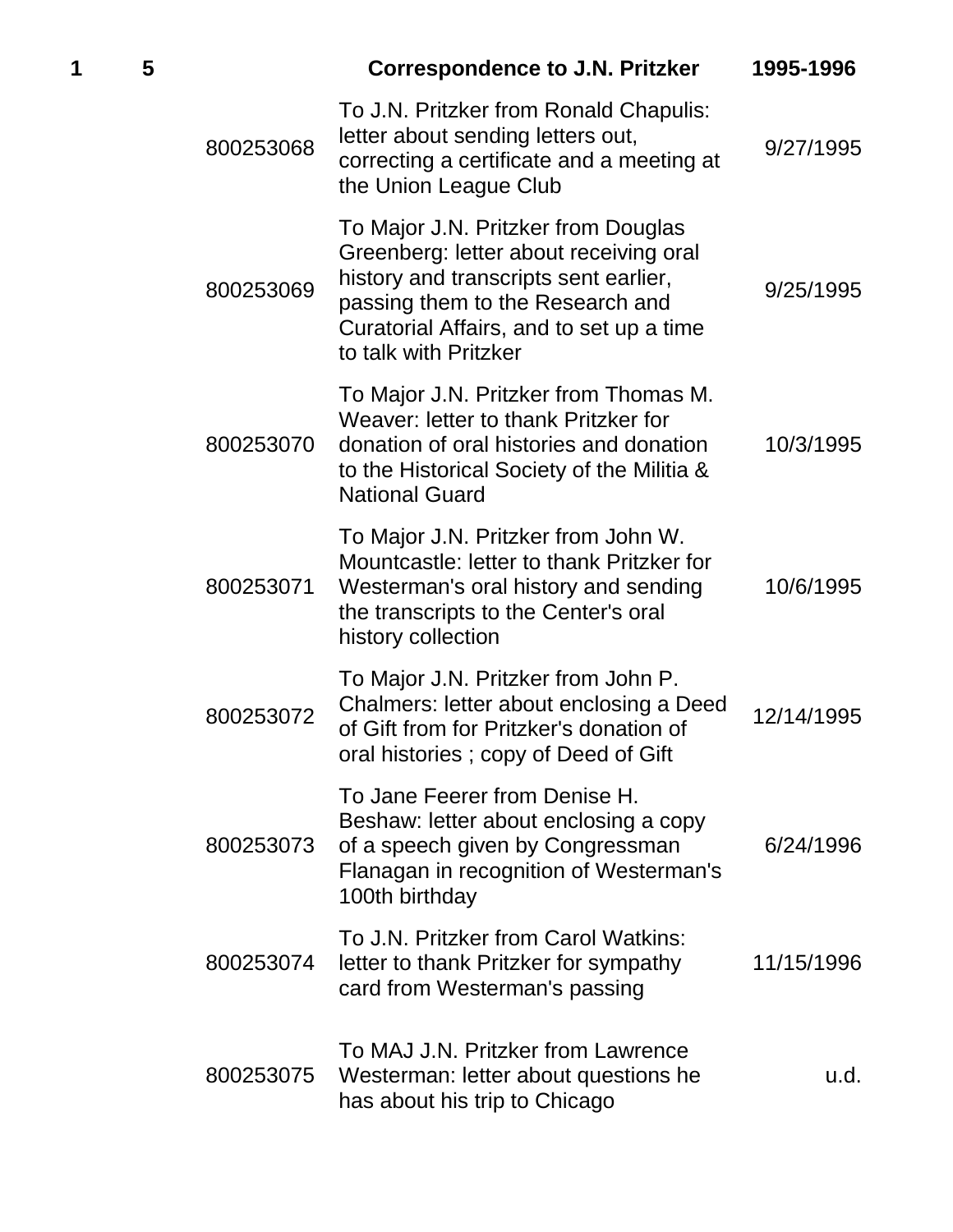| 1 | 6              |           | <b>Oral History Transcriptions</b>                                                                                         | 1995      |
|---|----------------|-----------|----------------------------------------------------------------------------------------------------------------------------|-----------|
|   |                | 800253086 | <b>Questions for Westerman</b>                                                                                             | 2/18/1995 |
|   |                | 800253087 | Interview with Westermann with J.<br>Pritzker                                                                              | 2/18/1995 |
|   |                | 800253088 | Interview with Westermann with J.<br>Pritzker                                                                              | 2/18/1995 |
|   |                | 800253089 | Interview with Westermann from 1st<br><b>Infantry Museum</b>                                                               | 5/26/1995 |
|   |                | 800253090 | Interview with Westermann from 1st<br><b>Infantry Museum</b>                                                               | 5/26/1995 |
| 1 | $\overline{7}$ |           | <b>Research Materials</b>                                                                                                  |           |
|   |                | 800253076 | "The History of 33rd Div." booklet                                                                                         | u.d.      |
|   |                | 800253077 | "Casualties, Verdun-Fromereville sector<br>and Meuse-Argonne Offensive" chart<br>[photocopy]                               | u.d.      |
|   |                | 800253078 | "American Divisions Sent to Europe"<br>chart [photocopied]                                                                 | u.d.      |
|   |                | 800253079 | "33d Division at the Capture of<br>Hamel" and more articles [photocopy]                                                    | u.d.      |
|   |                | 800253080 | "33d Division--Summary of Operations"<br>article [photocopy]                                                               | u.d.      |
|   |                | 800253081 | Handwritten notes about Lawrence<br>Westerman                                                                              | u.d.      |
|   |                | 800253082 | "Our Century" article [photocopy]                                                                                          | u.d.      |
|   |                | 800253083 | Handwritten notes about Lawrence<br>Westerman                                                                              | u.d.      |
|   |                | 800253084 | Newspaper clippings, "Death Claims Big<br>War Hero of World War I"; "Bairnsfather<br>Dies; 'Old Bill' Creator" [photocopy] | 1959      |
|   |                | 800253085 | Newspaper clippings, "Webster Groves<br>Lenion News" [photocopy]                                                           | u.d.      |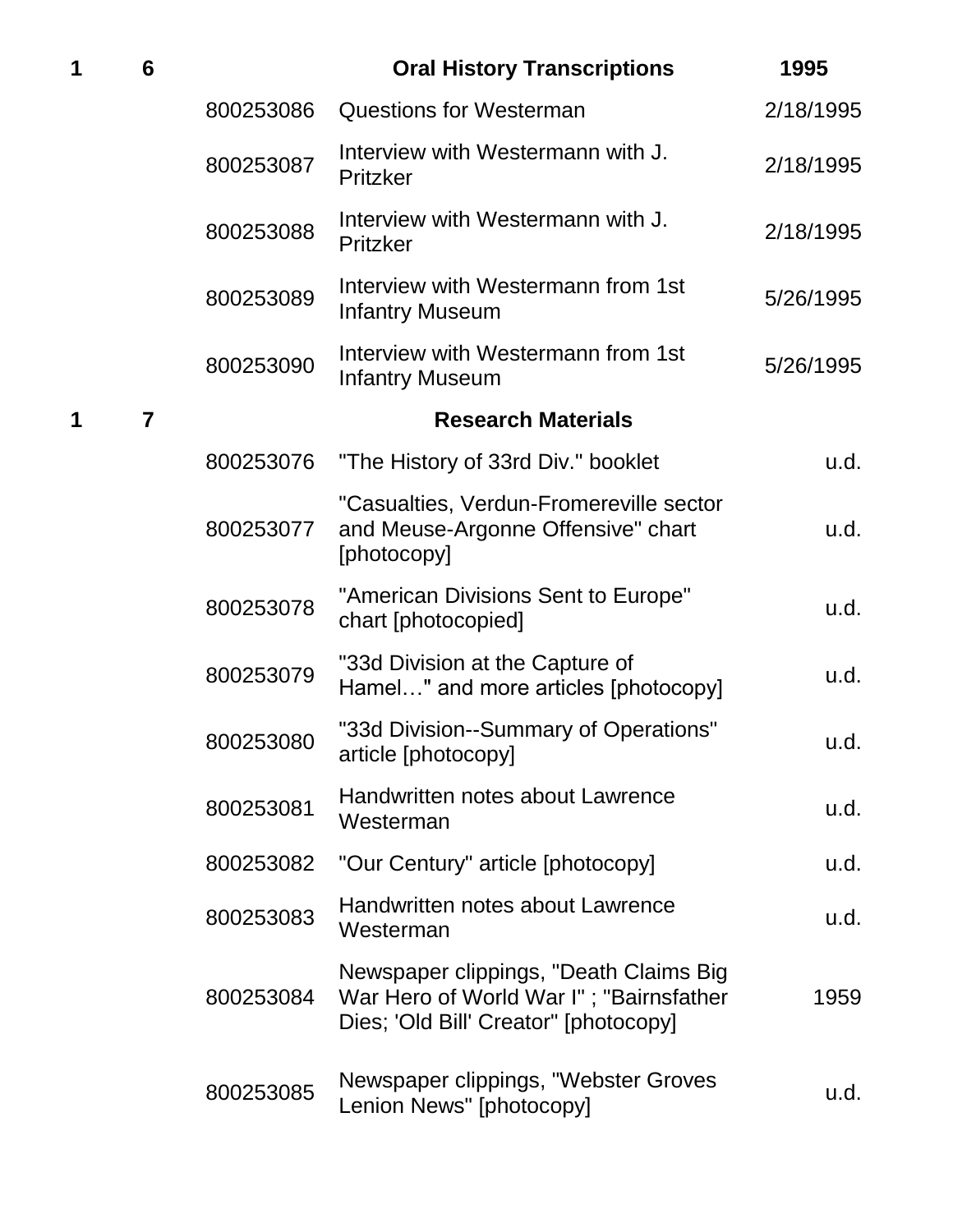| 1           | 8 |                          | <b>Miscellaneous Documents</b>                                                                                 | u.d.      |
|-------------|---|--------------------------|----------------------------------------------------------------------------------------------------------------|-----------|
|             |   | 800253091                | <b>Contact information for Carol Watkins</b>                                                                   | u.d.      |
|             |   | 800253092                | Handwritten notes of multiple people's<br>contact information                                                  | u.d.      |
|             |   | 800253093                | Multiple sticky notes with handwritten<br>notes                                                                | u.d.      |
|             |   | 800253094                | Multiple sticky notes with handwritten<br>notes                                                                | u.d.      |
|             |   | 800253095                | Bibliographic Information for a book                                                                           | u.d.      |
| 1           | 9 | 800253096-<br>8002530105 | <b>Restricted Folder</b>                                                                                       |           |
| $\mathbf 2$ |   |                          | <b>Oral History Interviews</b>                                                                                 | 1995      |
|             |   | 800253106                | Cassette tape labeled "1LT Lawrence<br>Westerman Interview- Feb. 18, 1995 by<br><b>MAJ James N. Pritzker"</b>  | 2/18/1995 |
|             |   | 800253107                | Cassette tape labeled "1LT Lawrence<br>Westerman Interview- Feb. 18, 1995 by<br><b>MAJ James N. Pritzker"</b>  | 2/18/1995 |
|             |   | 800253108                | Cassette tape labeled "1LT Lawrence<br>Westerman Interview- Feb. 18, 1995 by<br><b>MAJ James N. Pritzker"</b>  | 2/18/1995 |
|             |   | 800253109                | Cassette tape labeled "1LT Lawrence<br>Westerman Interview- Feb. 18, 1995 by<br><b>MAJ James N. Pritzker"</b>  | 2/18/1995 |
|             |   | 800253110                | Cassette tape labeled "1LT Lawrence<br>Westerman Interview- Feb. 18, 1995 by<br><b>MAJ James N. Pritzker"</b>  | 2/18/1995 |
|             |   | 800253111                | Cassette tape labeled "1LT Lawrence"<br>Westerman Interview- Feb. 18, 1995 by<br><b>MAJ James N. Pritzker"</b> | 2/18/1995 |
|             |   | 800253112                | Cassette tape labeled "Westerman<br>18Feb95"                                                                   | 2/18/1995 |
|             |   | 800253113                | Magnetic tape audio reel labeled "1LT                                                                          | 2/18/1995 |